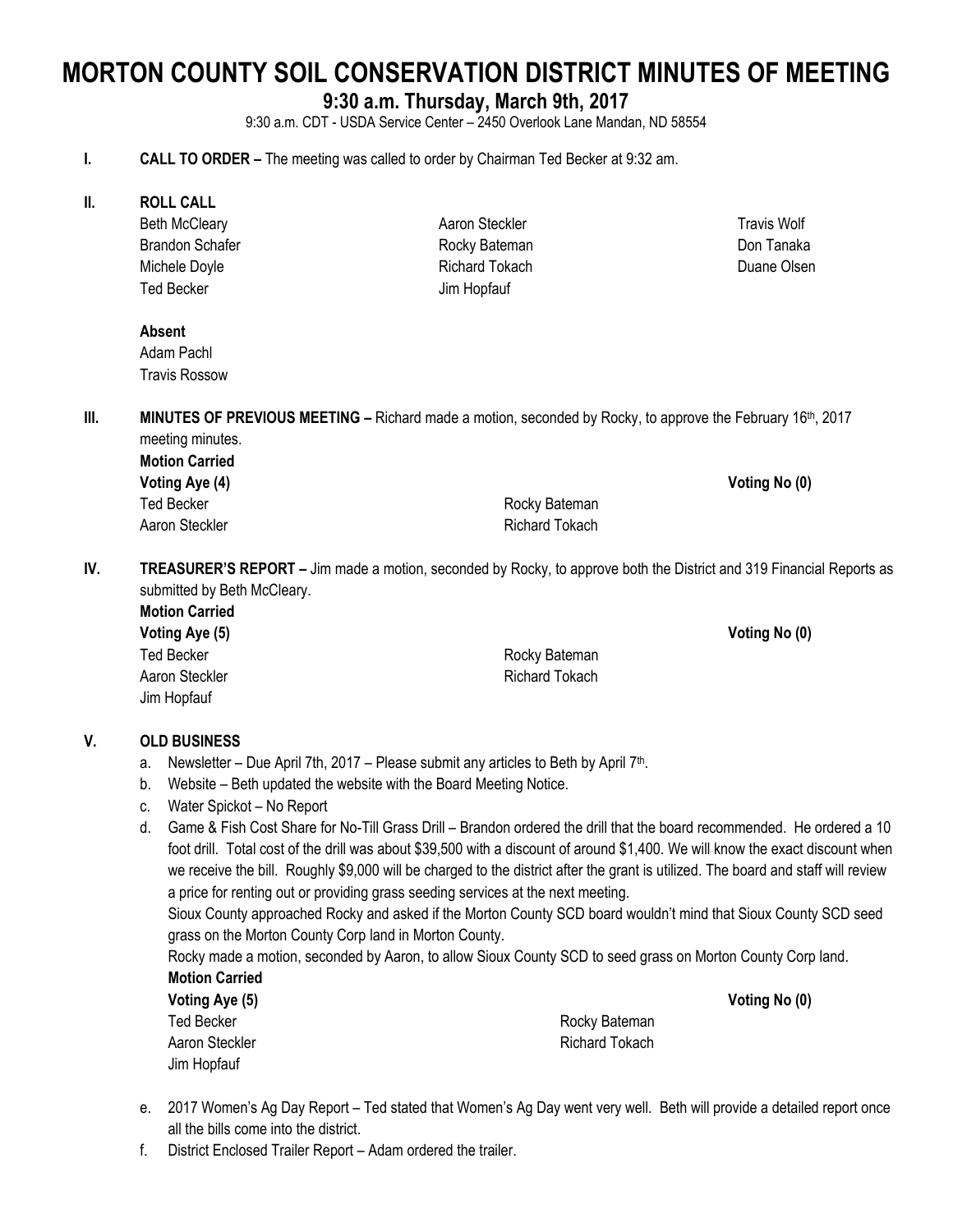g. Joint Soil Health Workshops - March 1st & 2nd, 2017 Paul Jasa Report – Travis Wolf, Rocky Bateman, and Aaron Steckler did a great job presenting. Rocky stated that the speakers were excellent. There was a great turnout with about 95 people attending the March 1<sup>st</sup> presentation and 20 people attending the March 2<sup>nd</sup> Clinic. Don would like to Thank Travis Wolf, Aaron Steckler, and Rocky Bateman on how well they did on the Farmer Panel. Shelly passed around Burleigh County SCD's coasters with the Soil Health Principles.

Rocky made a motion, seconded by Jim, to have the board be a partner with Burleigh County SCD and to put \$5,000 towards Alan Savory, from 319 funds.

| <b>Motion Carried</b> |
|-----------------------|
| Voting Aye (5)        |
| <b>Ted Becker</b>     |
| Aaron Steckler        |
| Jim Hopfauf           |

Rocky Bateman Richard Tokach

- h. Mitigation Contract Update Beth passed around a report given from Adam before he left on leave.
- i. NRCS Cooperative Agreement Beth sent in the plan of work to Jill Howard. The total amount the district is requesting is \$4,728.50 as NRCS 50% estimated share. Beth passed around the plan of work and funding proposed sheet. The contribution will run until 09/30/2018.

The board reviewed the Civil Rights Responsibilities for Partners Checklist and the Cooperative Working Agreement between NRCS, NDSSCC, and the Morton County SCD.

Michele reviewed the Civil Rights Responsibilities for Partners checklist and stated that all the required Public Notification Responsibilities posters are hung and meet the federal requirements.

Aaron made a motion, seconded by Rocky, to approve the signing of the Civil Rights Responsibilities for Partners Checklist affirmation of review.

**Motion Carried Voting Aye (5) Voting No (0)** Ted Becker **Rocky Bateman** Aaron Steckler **Richard Tokach** Richard Tokach Jim Hopfauf

**Voting Aye (5) Voting No (0)**

j. Water Festival – April 11<sup>th</sup>, 2017 – Update – Same day as Area IV meetings in Emmons County. Brandon is working on getting the schools and speakers scheduled.

# **VI. REVIEW WORK PLAN/CALENDAR**

a. March  $14<sup>th</sup> - 16<sup>th</sup> - T$ ree Promotional Meeting in Bismarck – Beth stated that the employee's association meeting is on March 14<sup>th</sup> in the evening and would like to clarify with the board how they would like her to handle her time. Rocky made a motion, seconded by Richard, to approve Beth to attend NDCDEA meetings on work time and to include comp-time if applicable.

**Motion Carried Voting Aye (5) Voting No (0)** Ted Becker **Rocky Bateman** Aaron Steckler **Richard Tokach** Richard Tokach Jim Hopfauf

b. April 11th – Water Festival in Mandan

#### **VII. NEW BUSINESS**

a. Shop Talks – the board discussed possible shop talks. Proposed date is March 28<sup>th</sup>. The board discussed the following workshops/tours: Feedlot Tour – Opp and Hatzenbuhler Range Tour – Gartner and OMG participants

 Cover Crop Tour – Area IV and Native Range & Crop Trees Workshop – Disease and Driving Tour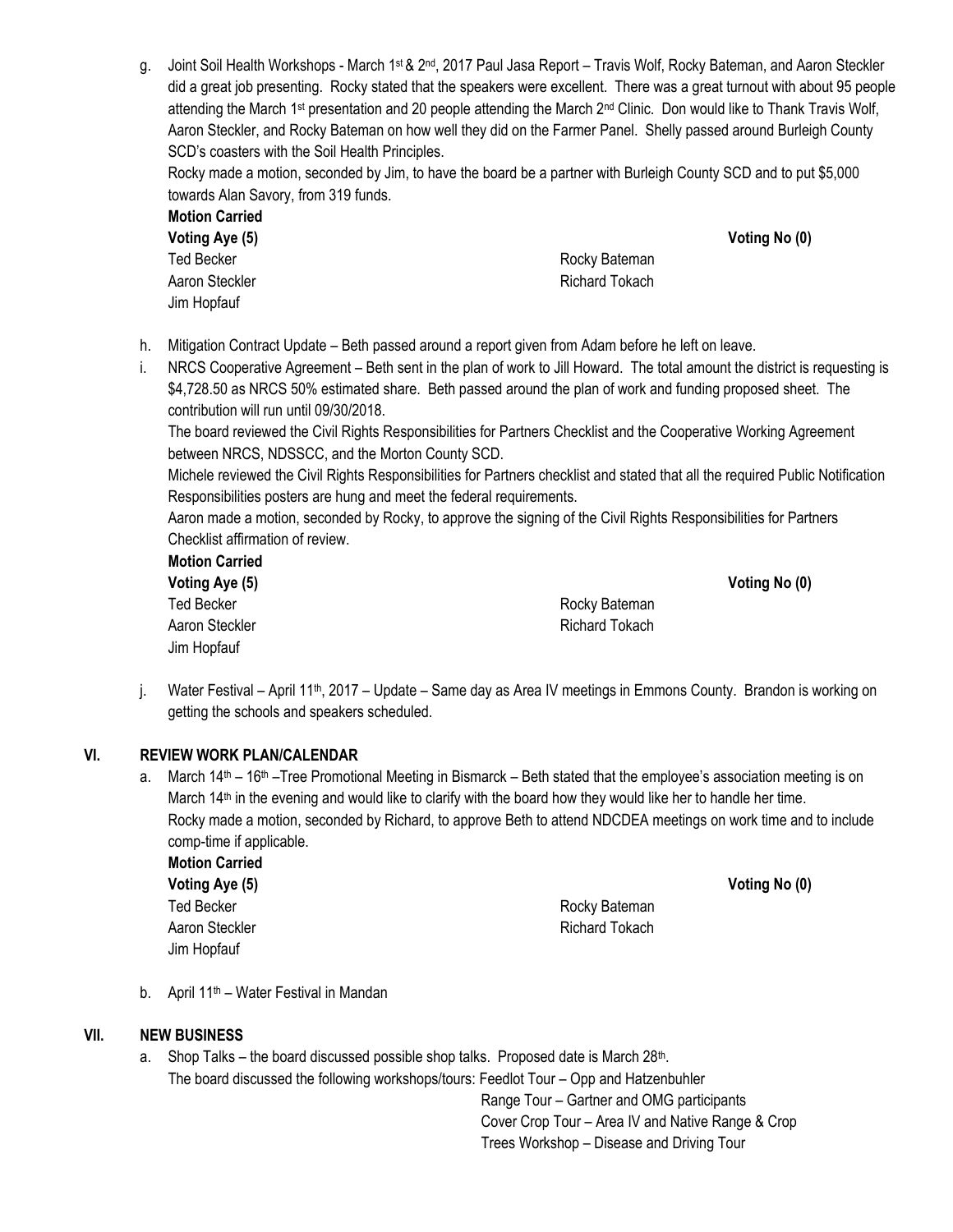## **VIII. REPORT OF DISTRICT PROGRAMS**

a. OMG Grassland Improvement Project – Brandon has been going down to Grant County SCD to help assist them on the OMG grant. Cultural Resources has become a topic of discussion due to the fact that NRCS is unable to provide that as a service for this grant.

### **IX. REPORT OF DISTRICT EMPLOYEES**

- a. District Technician
	- 1. Update on Trees and Fabric Beth provided a report for Adam. On 02/23/2017, Beth received an email from Lincoln Oakes stating that they took to many orders for the 2-3' Prairie Yellow Apple. Beth contacted the 4 people affected by that. Some changed to the 2-3' Wildlife Apple and some took the conservation grade of the Prairie Yellow Apple. On 03/06/2017, Beth received another email from Lincoln Oakes stating that they didn't catch that we had ordered 3+' Bur Oak, which Adam ordered on 11/30/2016 and 01/17/2017. There are a total of 6 people that are affected by that. Those customers will be contacted to see if they would like to substitute for the 2-3' Bur Oak instead. Rocky made a motion, seconded by Rocky, to allow Adam to attend the Leadership Conference in September on work time. **Motion Carried**

|                | Voting No (0) |
|----------------|---------------|
| Rocky Bateman  |               |
| Richard Tokach |               |
|                |               |
|                |               |

- b. District Secretary
	- 1. Admin Update Beth has been working on Women's Ag Day preparations.

Beth has been trying to contact the schools that had a snow day in December during Tom Gibson TREES program, to try and reschedule. So far there has been 1 out of 4 schools that is not interested in rescheduling. Beth completed and sent in the Contribution Agreement to Jill Howard with NRCS.

Beth attended the NDASCD Meeting on Wednesday as a member of the Employee Association.

Beth will be assisting with a QuickBooks training on the Tree Promotional Meeting on the 14<sup>th</sup>. The Employees Association is planning on having a meeting on the evening of the 14<sup>th</sup>.

Dakota Community Bank updated their system, so Beth had to pay the district employees with paper checks. Going forward Beth will be working on the QuickBooks Training Materials, correcting things that need to be corrected for tree orders, attending the Tree Promotional Meeting, and working on rescheduling the last school that missed Tom Gibson. Beth will print off copies of the Handbook and provide to everyone. Beth needs to update/create some forms (example: accident form). Beth will also work on getting things together for the audit with Mahlum Goodhart.

- c. 319 Watershed Coordinator
	- 1. Update on Watershed Program Watershed Coordinators Workshop is March 28<sup>th</sup>-30<sup>th</sup>.
	- 2. Update on Soil Health Mentor Program Brandon told the board that they had contacted Jackie Buckley and she seemed interested in doing a write-up for the SHMP. He also told them that this spring soil sampling still needed to be done on all fields for the final PLFA tests.

# **X. SPECIAL COMMITTEES**

- a. Multi-County Soil Health Workshop 2018 Rocky
- b. Soil Health Mentor Rocky The last thing to do is a write up on 2 out of the 3 participants.

#### **XI. REPORT OF COOPERATING AGENCIES**

- a. District Conservationist
	- 1. NRCS Programs Update LWG funds have filtered down and contracts are getting funded as funds become available.